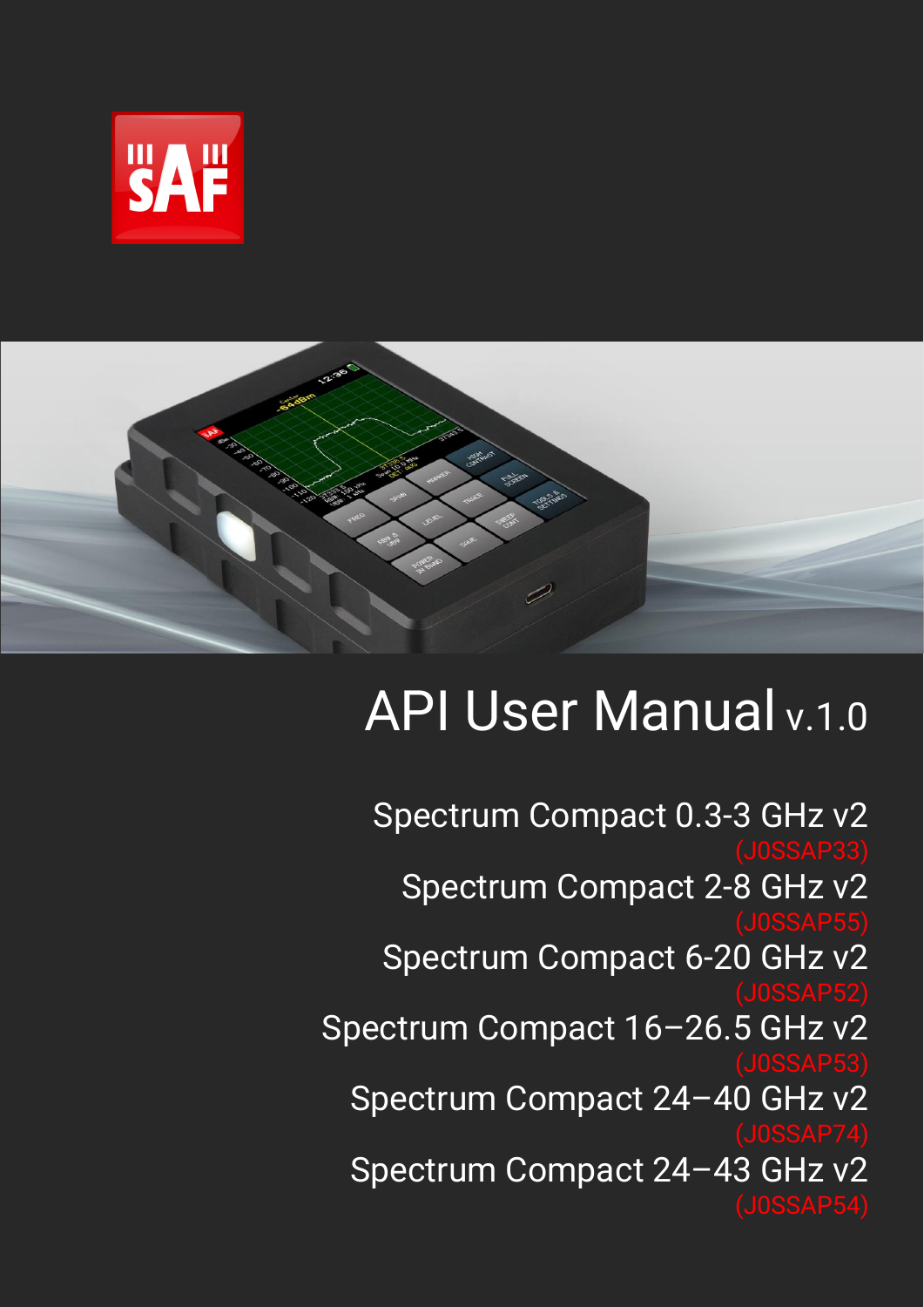

### FCC Compliance statement

This equipment has been tested and found to comply with the limits for a Class B digital device, pursuant to part 15 of the FCC Rules. These limits are designed to provide reasonable protection against harmful interference in a residential installation. This equipment generates, uses, and can radiate radio frequency energy and, if not installed and used in accordance with the instructions, may cause harmful interference to radio communications. However, there is no guarantee that interference will not occur in a particular installation. If this equipment does cause harmful interference to radio or television reception, which can be determined by turning the equipment off and on, the user is encouraged to try to correct the interference by one or more of the following measures:

- Reorient or relocate the receiving antenna.
- Increase the separation between the equipment and receiver.
- Connect the equipment into an outlet on a circuit different from that to which the receiver is connected.
	- Consult the dealer or an experienced radio/TV technician for help.



Changes or modifications not expressly approved by the party responsible for compliance could void the user's authority to operate the equipment. Spectrum Compact does not contain serviceable parts. Warranty will not be applicable in the event Spectrum Compact has been opened.

The information presented in this guide is the property of SAF Tehnika, JSC. No part of this document may be reproduced or transmitted without proper permission from SAF Tehnika, JSC.

The specifications or information contained in this document are subject to change without notice due to continuing introduction of design improvements. If there is any conflict between this document and compliance statements, the latter will supersede this document.

SAF Tehnika, JSC has no liability for typing errors in this document or damages of any kind that result from the use of this document.

To get up to date information about accessories and their availability, please contact the sales representative.

### Copyright Notice

Copyright © 2022 SAF Tehnika, JSC. All rights reserved.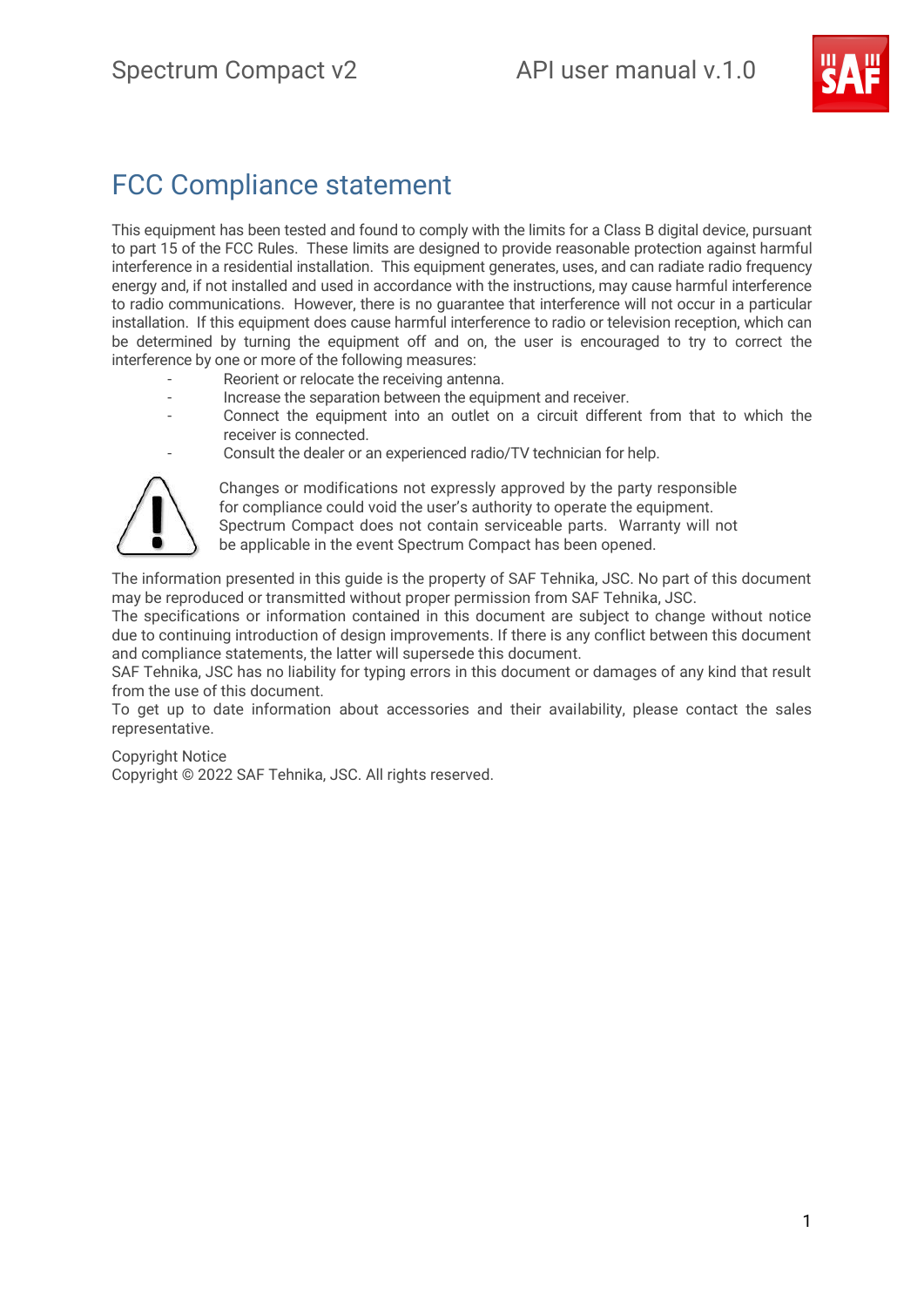

### 1 Contents

| 4 Establish PC connection with Spectrum Compact 5      |  |
|--------------------------------------------------------|--|
| 5 Spectrum compact API command line commands Table 1 8 |  |
|                                                        |  |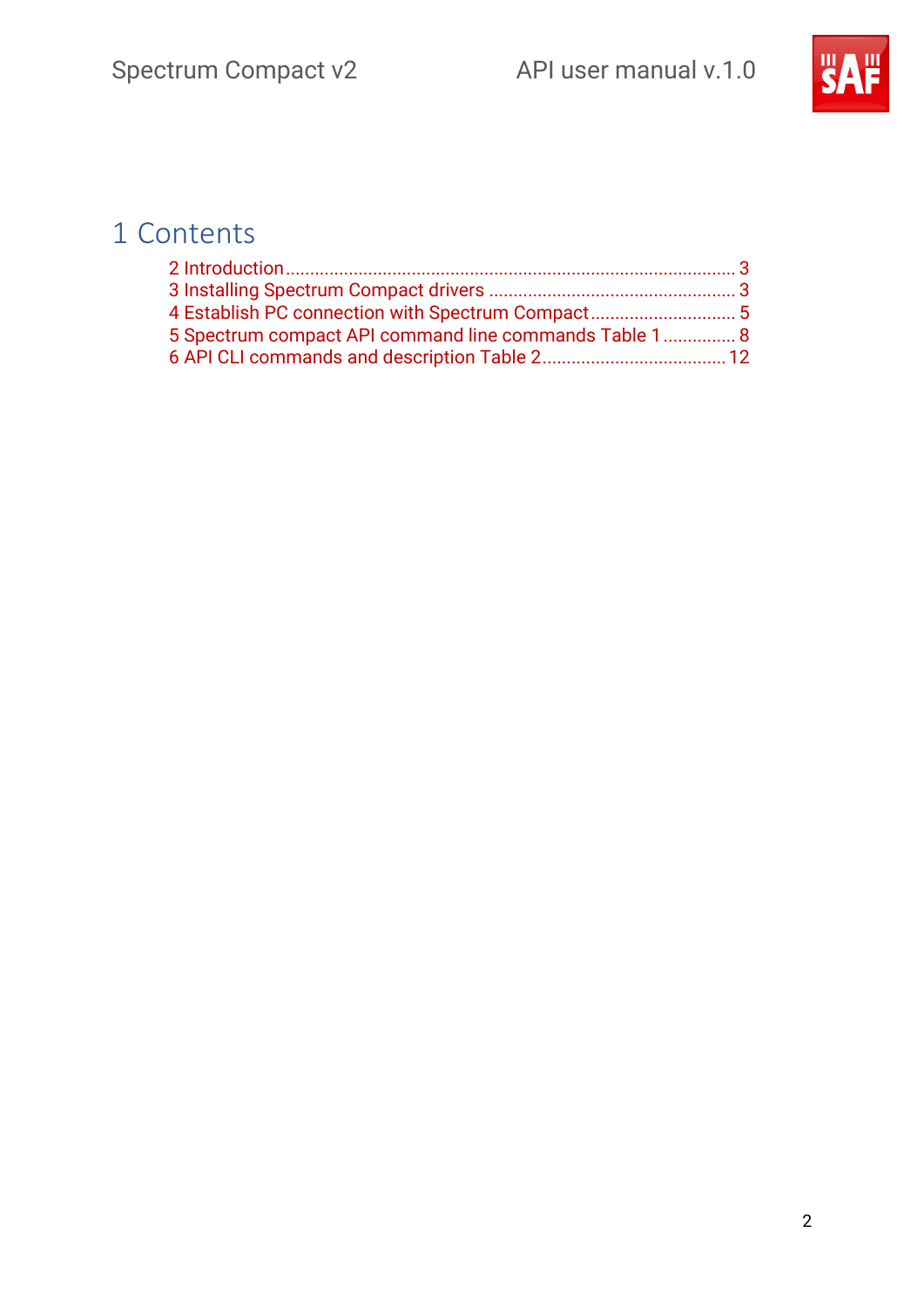

### <span id="page-3-0"></span>2 Introduction

Welcome to the Spectrum Compact family!

Spectrum Compact is a handheld, field-ready spectrum analyzer. This guide is prepared to show you how to install and use Spectrum Compact via Application Programming Interface (API). The guide will contain two tutorials that show you how to communicate with Spectrum Compact via a USB interface. Spectrum Compact driver installation is available to download from <https://spectrumcompact.com/> in SUPPORT&DOWNLOADS→Downloads→Firmware section.

| <b>SAF</b>                                                                                                                | SPECIFICATIONS SG COMPACT SOLUTIONS SOFTWARE VIRTUAL DEMO SUPPORT & DOWNLOADS NEWS CONTACTS<br><b>Product Presentation</b>                                                                                                                                           |                                                                  |                                                                                                                           | $\Omega$         |
|---------------------------------------------------------------------------------------------------------------------------|----------------------------------------------------------------------------------------------------------------------------------------------------------------------------------------------------------------------------------------------------------------------|------------------------------------------------------------------|---------------------------------------------------------------------------------------------------------------------------|------------------|
| FAQ<br><b>Downloads</b><br><b>Terms &amp; Conditions</b><br>Returns/guarantees<br>Shipping/Delivery<br><b>RMA/Repairs</b> | <b>Application Notes</b><br>÷<br><b>Case Studies</b><br>+<br><b>Product Brochures</b><br>÷<br><b>Solution Kit Brochures</b><br>$\pm$<br><b>Datasheets</b><br>$^{+}$<br><b>Technical Documentation and User Manuals</b><br>÷<br><b>Accessories Brochures</b><br>$\pm$ |                                                                  |                                                                                                                           | $\times$         |
|                                                                                                                           | Spectrum Manager PC software<br>Firmware<br>Spectrum Compact 0.3-3 GHz v.2<br>Firmware Bundle v5.2.8.6 J0SSAP33<br>Έ.                                                                                                                                                | Spectrum Compact 2-40 GHz<br>Firmware Bundle V3.31 J0SSAP1x<br>Έ | Spectrum Compact 16-26.5, 24-40/43<br>GHz v.2 Firmware Bundle v5.3.6.12<br>J0SSAP53, J0SSAP74, J0SSAP54,<br>J0SSAH74<br>口 | Sign up for news |
|                                                                                                                           | Spectrum Compact E-band, V-band<br>Firmware Bundle V4.10 J0SSAP60,<br>J0SSAP80<br>口                                                                                                                                                                                  | <b>Spectrum Compact Drivers for</b><br>Windows OS<br>$\Box$      | Spectrum Compact 2-8, 6-20 GHz<br>Firmware Bundle v5.4.3.6 for<br>J0SSAP55, J0SSAP52                                      |                  |

### <span id="page-3-1"></span>3 Installing Spectrum Compact drivers

These drivers enable you to communicate with Spectrum Compact via a USB interface.

Spectrum Compact Windows driver is available to download from <https://spectrumcompact.com/> in SUPPORT&DOWNLOADS→Downloads→Firmware section. After selecting the relevant Spectrum compact model, you will be prompted to enter registration credentials. Once the registration process is complete you will be able to download the relevant Spectrum Compact download package.

Follow these simple installation steps:

1 Installation Wizard will check if the downloaded installation file is unzipped. If not, then the following message will guide you through the installation process. A dialog box will appear.

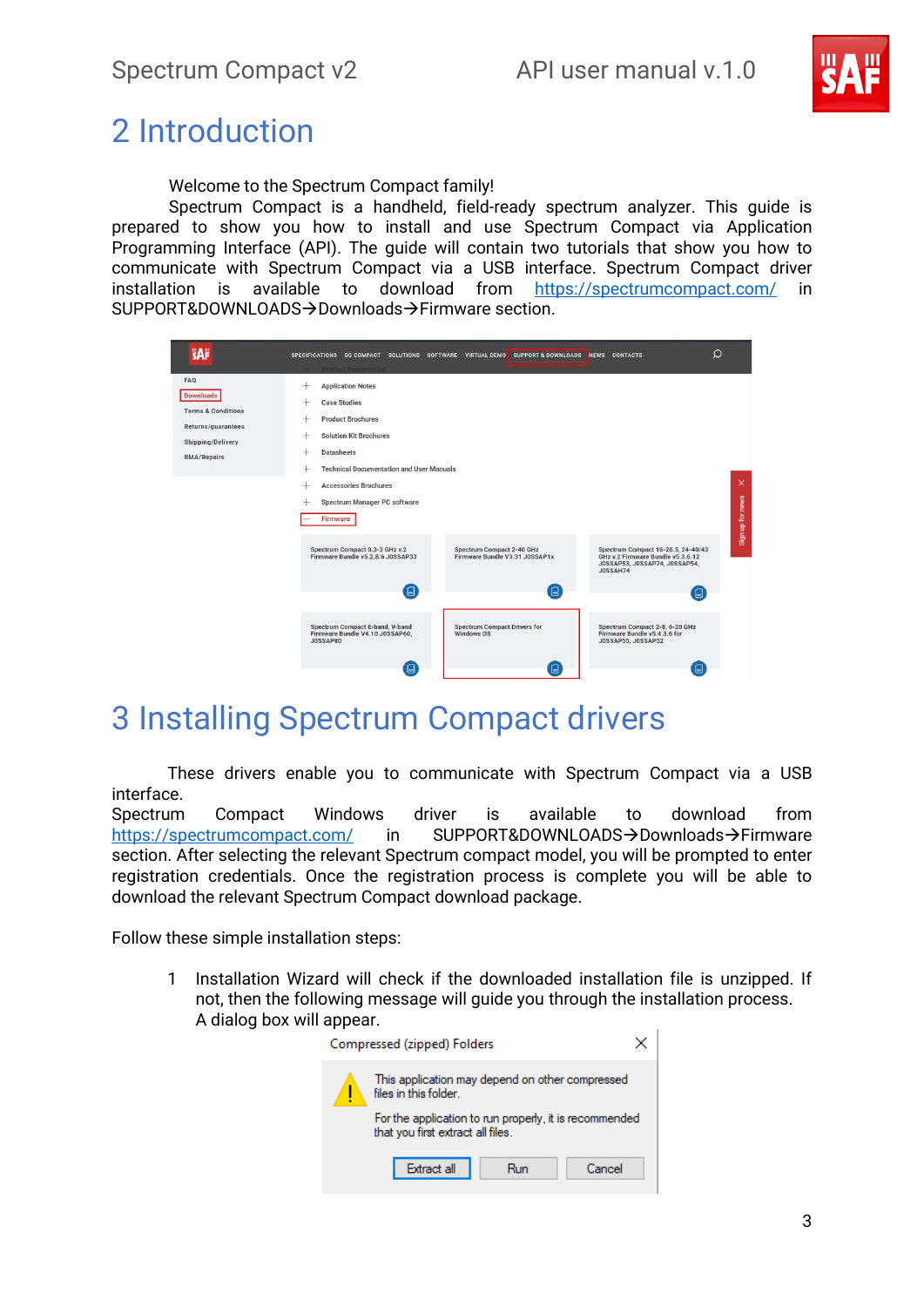

Please note that installing all Spectrum Compact driver installation files is a prerequisite to communicate with Spectrum Compact.

- 2 Click **Extract all,** and unzip Windows driver installation file.
- 3 Choose a supported Operating system.

|                     |                      | $\frac{1}{\sqrt{2}}$ Spectrum Compact Windows Drivers |         | ×                          |
|---------------------|----------------------|-------------------------------------------------------|---------|----------------------------|
| File<br>Home        | Share<br>View        |                                                       |         | $\vee$ 0                   |
| $\vee$              |                      | ↑ SC_03-3GHz_FW_v > Spectrum Compact Windows Drivers  | $\circ$ | Search Spectrum Compact  p |
| <b>Duick access</b> | ◠                    | $\wedge$<br>Name                                      |         | $\vee$ Date modified       |
| $\Box$ Desktop      | $\overrightarrow{x}$ | install 32bit                                         |         | 10.05.2019 13:18           |
|                     |                      | install 64bit                                         |         | 10.05.2019 13:18           |
| Downloads           | À                    | <b>PDF</b> DriverUpdate                               |         | 10.05.2019 13:17           |
| 兽<br>Documents      | À                    |                                                       |         |                            |
| Pictures            | $\mathcal{R}$        |                                                       |         |                            |

Begin the installation process by double-clicking on **install\_sc\_drivers** application file.

| a şih                                                                                                                                     |                     | install 64bit<br>Manage |                               | $\times$           |  |  |  |  |  |  |
|-------------------------------------------------------------------------------------------------------------------------------------------|---------------------|-------------------------|-------------------------------|--------------------|--|--|--|--|--|--|
| File<br>Home                                                                                                                              | Share<br>View       | <b>App Tools</b>        |                               | Ø<br>$\checkmark$  |  |  |  |  |  |  |
| « Spectrum Compact Windows Drivers > install 64bit<br>Search install 64bit<br>$\leftarrow$ $\rightarrow$ $\sim$<br>Ō<br>۹<br>$\checkmark$ |                     |                         |                               |                    |  |  |  |  |  |  |
| <b>Duick access</b>                                                                                                                       | $\hat{\phantom{1}}$ | $\lambda$<br>Name       | Date modified<br>$\checkmark$ | Si<br>Type         |  |  |  |  |  |  |
| $\Box$ Desktop                                                                                                                            | $\mathcal{R}$       | install sc drivers      | 10.05.2019 13:17              | Application        |  |  |  |  |  |  |
|                                                                                                                                           |                     | msp430_cdc              | 10.05.2019 13:17              | Security Catalogue |  |  |  |  |  |  |
| Downloads                                                                                                                                 | $\pi$               | SC CDC HID MSC          | 10.05.2019 13:17              | Setup Information  |  |  |  |  |  |  |
| 輸<br>Documents                                                                                                                            | $\mathcal{R}$       |                         |                               |                    |  |  |  |  |  |  |
| Pictures                                                                                                                                  | $\mathcal{R}$       |                         |                               |                    |  |  |  |  |  |  |

4 Click **Next**, when the following dialog box appears.



5 Click **Finish**, to finish the driver installation.

| <b>Completing the Device Driver</b><br><b>Installation Wizard</b>                                            |                                                                  |
|--------------------------------------------------------------------------------------------------------------|------------------------------------------------------------------|
| The drivers were successfully installed on this computer.<br>came with instructions, please read them first. | You can now connect your device to this computer. If your device |
| <b>Driver Name</b><br>Texas Instruments (usbs                                                                | <b>Status</b><br>Ready to use                                    |
| $<$ Back                                                                                                     | Cancel<br>Finish                                                 |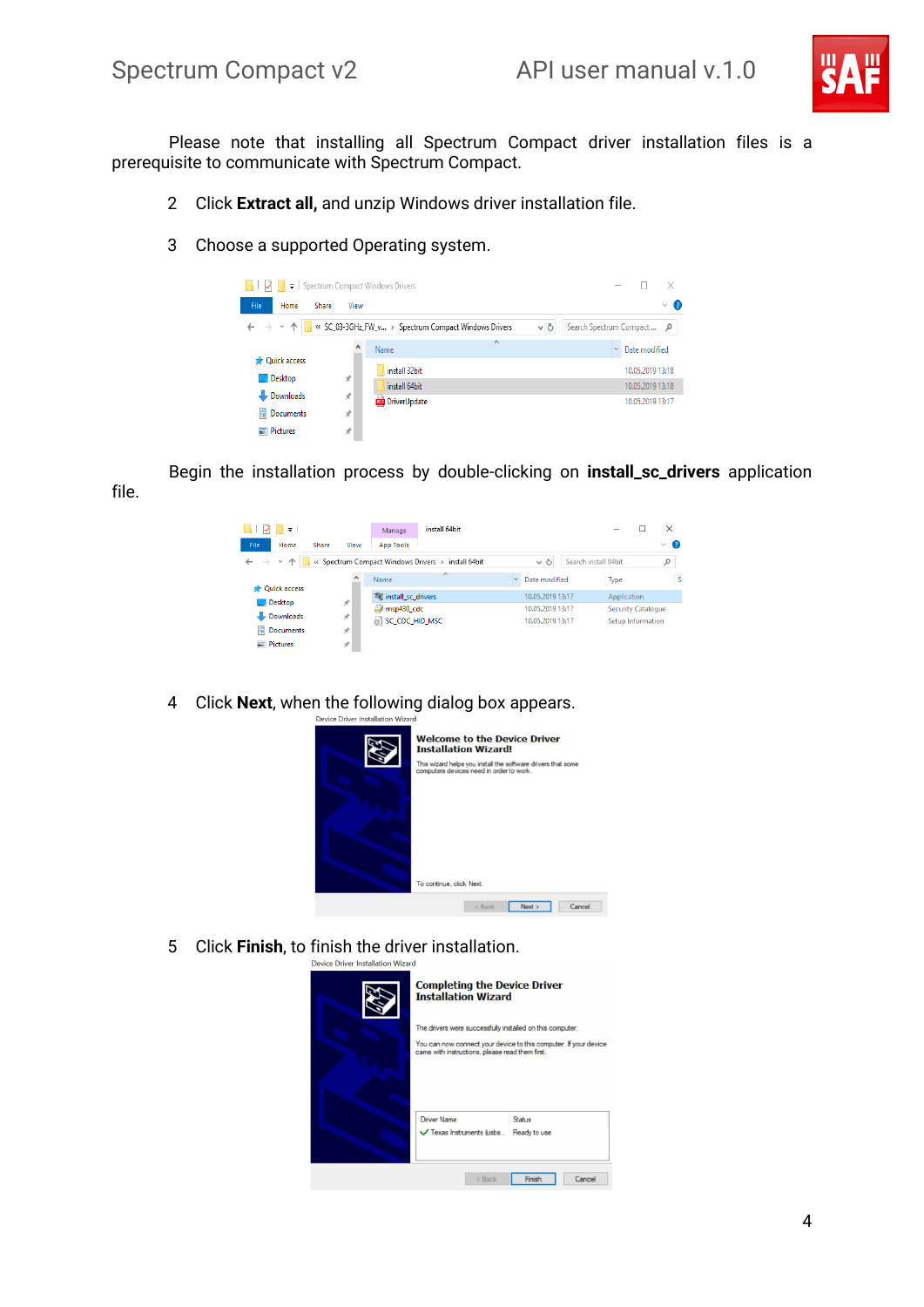

## <span id="page-5-0"></span>4 Establish PC connection with Spectrum **Compact**

Locate and open "Control panel" in Windows OS and choose "Windows Device Manager".

| <b>EE All Control Panel Items</b><br>$\times$<br>> Control Panel > All Control Panel Items<br>Search Control Panel<br>$\circ$<br>م |                                   |                                 |  |  |  |  |  |  |
|------------------------------------------------------------------------------------------------------------------------------------|-----------------------------------|---------------------------------|--|--|--|--|--|--|
| Adjust your computer's settings                                                                                                    | View by: Small icons              |                                 |  |  |  |  |  |  |
| Administrative Tools                                                                                                               | <b>AutoPlay</b>                   | Back up and Restore (Windows 7) |  |  |  |  |  |  |
| <b>BitLocker Drive Encryption</b>                                                                                                  | <b>St</b> Colour Management       | <b>Credential Manager</b>       |  |  |  |  |  |  |
| Date and Time                                                                                                                      | <b>To</b> Default Programs        | Device Manager                  |  |  |  |  |  |  |
| <b>Strategy Devices and Printers</b>                                                                                               | <b>Co</b> Ease of Access Centre   | <b>Energy Star</b>              |  |  |  |  |  |  |
| File Explorer Options                                                                                                              | <b>File History</b>               | Flash Player (32-bit)           |  |  |  |  |  |  |
| A Fonts                                                                                                                            | Indexing Options                  | Internet Options                |  |  |  |  |  |  |
| <br>Keyboard                                                                                                                       | Mail (Microsoft Outlook 2016)     | Mouse                           |  |  |  |  |  |  |
| Network and Sharing Centre                                                                                                         | Phone and Modem                   | Power Options                   |  |  |  |  |  |  |
| <b>Di</b> Programs and Features                                                                                                    | <b>Recovery</b>                   | Region                          |  |  |  |  |  |  |
| RemoteApp and Desktop Connectio                                                                                                    | Security and Maintenance          | Sync Centre                     |  |  |  |  |  |  |
| System                                                                                                                             | Sound                             | <b>Speech Recognition</b>       |  |  |  |  |  |  |
| Storage Spaces                                                                                                                     | <b>Ell</b> Taskbar and Navigation |                                 |  |  |  |  |  |  |
| <b>图 User Accounts</b>                                                                                                             | <b>Windows Defender Firewall</b>  | <b>Windows Mobility Centre</b>  |  |  |  |  |  |  |
| <b>Windows To Go</b>                                                                                                               | <b>Work Folders</b>               |                                 |  |  |  |  |  |  |

Before connecting Spectrum Compact to PC locate COM ports that have been used by other devices.



Turn on Spectrum Compact unit and turn on the VCP mode under the TOOLS&SETTINGS -> SERVICE MENU -> USB MODE.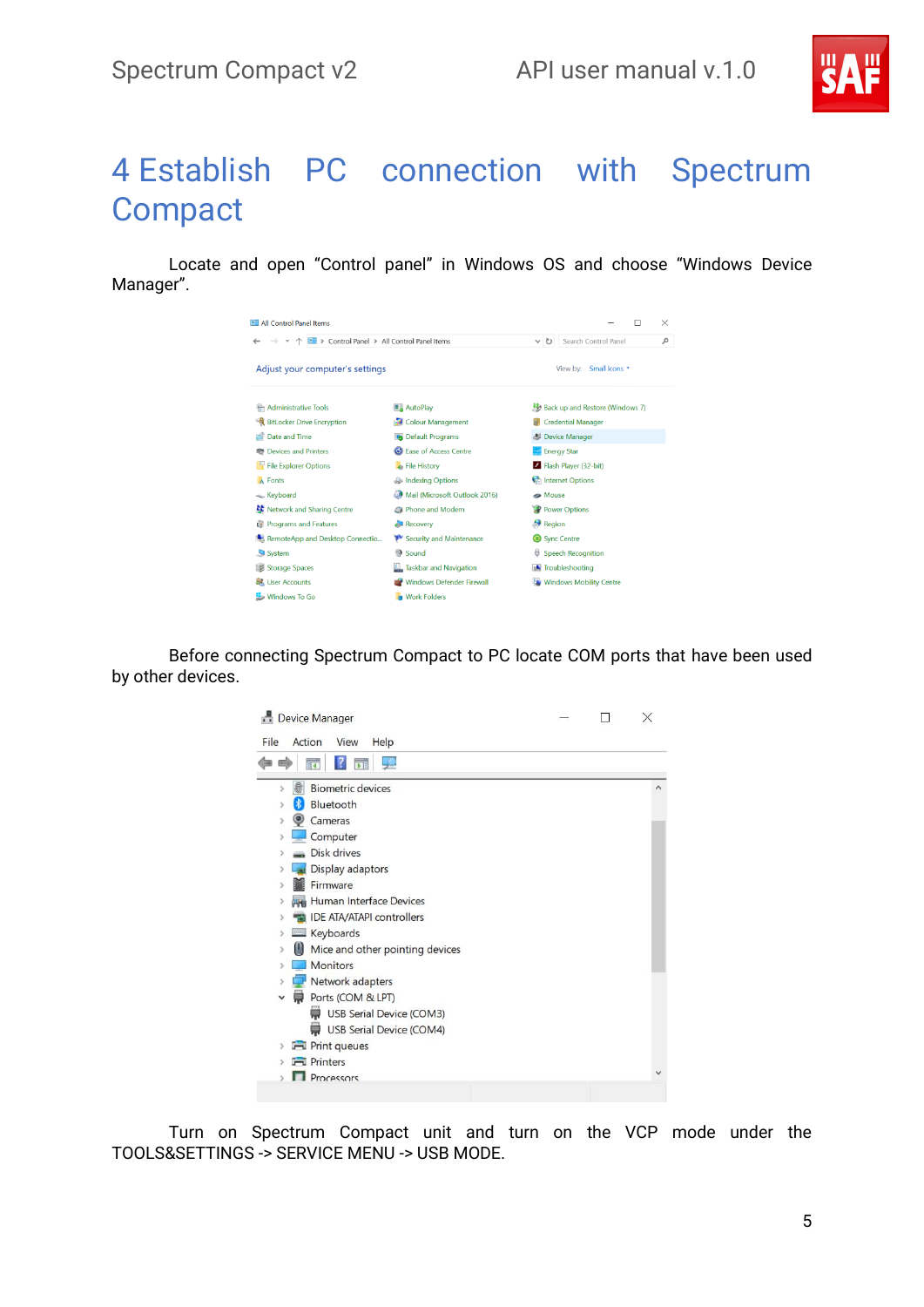

|      |               |        | <b>Device Manager</b>                                       |  | X |
|------|---------------|--------|-------------------------------------------------------------|--|---|
| File |               | Action | View<br>Help                                                |  |   |
|      |               |        | $\overline{?}$<br>$\mathbb{R} \times \Theta$<br>画<br>詩<br>后 |  |   |
|      | $\mathcal{P}$ |        | Computer                                                    |  |   |
|      |               |        | Disk drives                                                 |  |   |
|      |               |        | Display adaptors                                            |  |   |
|      | >             |        | Firmware                                                    |  |   |
|      | >             |        | Human Interface Devices                                     |  |   |
|      | >             |        | <b>IDE ATA/ATAPI controllers</b>                            |  |   |
|      | >             |        | Keyboards                                                   |  |   |
|      | 3             |        | Mice and other pointing devices                             |  |   |
|      | $\mathcal{P}$ |        | <b>Monitors</b>                                             |  |   |
|      | >             |        | Network adapters                                            |  |   |
|      | $\checkmark$  | ₩      | Ports (COM & LPT)                                           |  |   |
|      |               |        | STMicroelectronics Virtual COM Port (COM14)                 |  |   |
|      |               |        | <b>USB Serial Device (COM3)</b>                             |  |   |
|      |               |        | <b>USB Serial Device (COM4)</b>                             |  |   |
|      | >             |        | <b>Print queues</b>                                         |  |   |
|      | $\mathcal{P}$ |        | <b>Printers</b>                                             |  |   |
|      |               |        | Processors                                                  |  |   |
|      |               |        | Security devices                                            |  |   |
|      | 5             |        | <b>I'll Sensors</b>                                         |  |   |

Connect Spectrum Compact to PC and identify COM port that will be used to communicate between PC and Spectrum Compact.

Right-click on the new COM port in the "Ports" list. Then choose properties and change default communication settings.

|         | Ports (COM & LPT)                                      |               |                |                         |    |                         |                                             |
|---------|--------------------------------------------------------|---------------|----------------|-------------------------|----|-------------------------|---------------------------------------------|
|         |                                                        |               |                |                         |    |                         | STMicroelectronics Virtual COM Port (COM14) |
|         |                                                        |               |                |                         |    |                         |                                             |
|         | STMicroelectronics Virtual COM Port (COM14) Properties |               |                |                         |    |                         | $\times$                                    |
| General | <b>Port Settings</b>                                   | <b>Driver</b> | Details Events |                         |    |                         |                                             |
|         |                                                        |               |                | Bits per second: 115200 |    |                         |                                             |
|         |                                                        |               | Data bits: 8   |                         |    |                         |                                             |
|         |                                                        |               | Parity:        | None                    |    |                         |                                             |
|         |                                                        |               | Stop bits:     | $\mathbf{1}$            |    |                         |                                             |
|         |                                                        |               | Flow control:  | None                    |    |                         |                                             |
|         |                                                        |               |                | Advanced                |    | <b>Restore Defaults</b> |                                             |
|         |                                                        |               |                |                         |    |                         |                                             |
|         |                                                        |               |                |                         |    |                         |                                             |
|         |                                                        |               |                |                         |    |                         |                                             |
|         |                                                        |               |                |                         |    |                         |                                             |
|         |                                                        |               |                |                         | OK | Cancel                  |                                             |

This COM port will allow you to send and receive API commands to Spectrum Compact.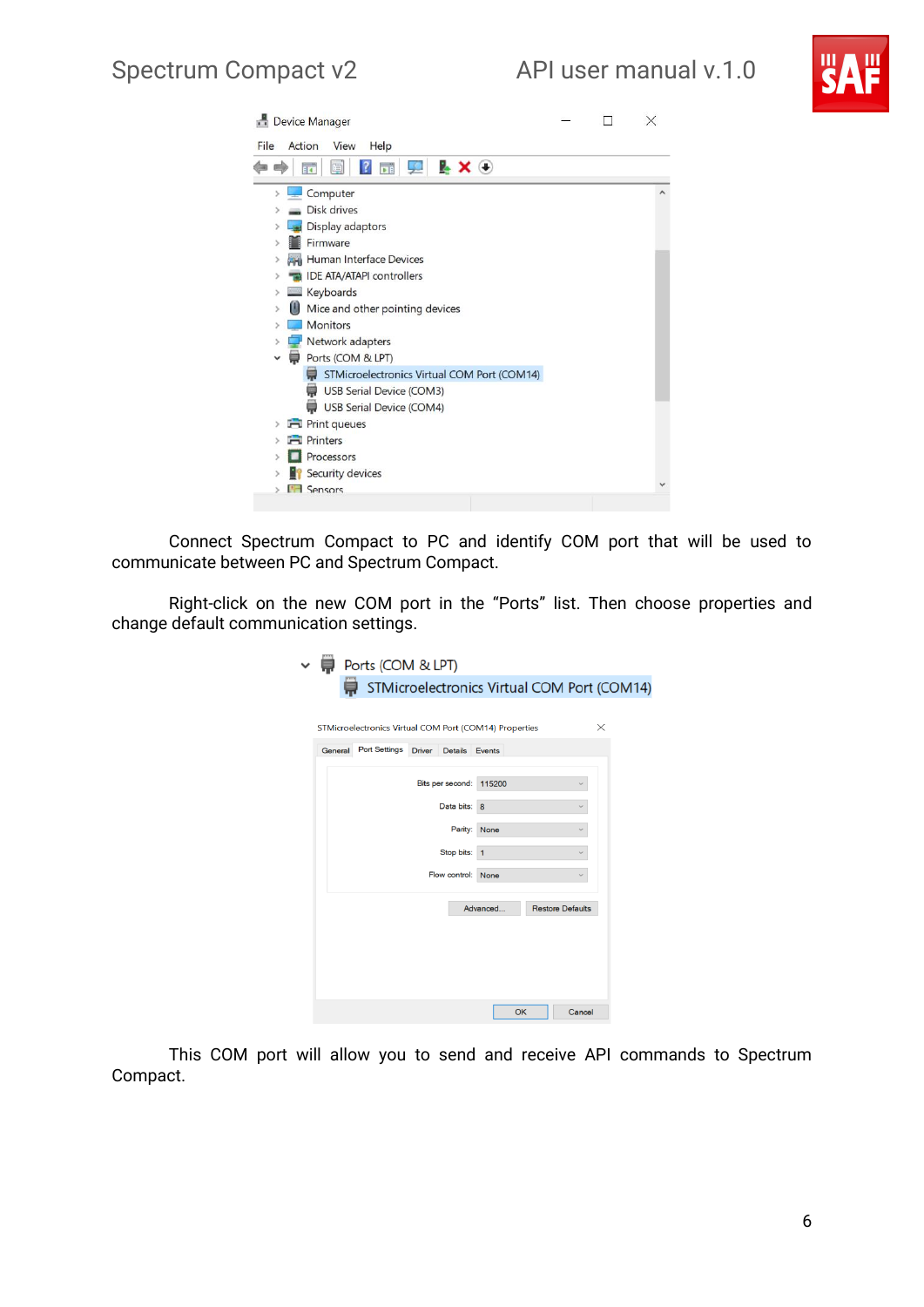

| PuTTY Configuration                                                                                                                                                  |         |                                                                                        |                                       |                                       | 7<br>$\times$   |  |
|----------------------------------------------------------------------------------------------------------------------------------------------------------------------|---------|----------------------------------------------------------------------------------------|---------------------------------------|---------------------------------------|-----------------|--|
| Category:                                                                                                                                                            |         |                                                                                        |                                       |                                       |                 |  |
| <b>⊟</b> Session<br>Logging                                                                                                                                          |         | Basic options for your PuTTY session<br>Specify the destination you want to connect to |                                       |                                       |                 |  |
| $\equiv$ Terminal<br><b>Keyboard</b><br>$-Bell$<br><b>Eeatures</b><br>$\equiv$ Window<br>- Appearance<br>- Behaviour<br>Translation<br><b>⊞</b> Selection<br>Colours |         | <b>Serial line</b><br>COM <sub>14</sub>                                                |                                       |                                       | Speed<br>115200 |  |
|                                                                                                                                                                      |         | Raw                                                                                    | Connection type:<br>Telnet (          | Rloqin $\bigcirc$ SSH                 | $\odot$ Serial  |  |
|                                                                                                                                                                      |         | <b>SC</b>                                                                              | <b>Saved Sessions</b>                 | Load, save or delete a stored session |                 |  |
| Connection<br>- Data                                                                                                                                                 |         | <b>SC</b>                                                                              | <b>Default Settings</b>               |                                       | Load            |  |
| <b>Proxy</b><br>Telnet                                                                                                                                               |         |                                                                                        |                                       |                                       | Save            |  |
| - Rlogin<br><b>⊞ SSH</b><br>- Serial                                                                                                                                 |         |                                                                                        |                                       |                                       | <b>Delete</b>   |  |
|                                                                                                                                                                      |         | Always                                                                                 | Close window on exit:<br><b>Never</b> | Only on clean exit                    |                 |  |
| About                                                                                                                                                                | $He$ lp |                                                                                        |                                       | $O$ pen                               | Cancel          |  |

Open any terminal emulator program such as Termite or Putty. Change connection type to "Serial". Change the default COM port to the COM port that has been identified as the COM port for Spectrum Compact and also change "Speed" to 115200.

Click **Open** and launch a new Spectrum Compact terminal window.



With Spectrum Compact API commands, you will be able to configure Spectrum Compact device and control measurement parameters.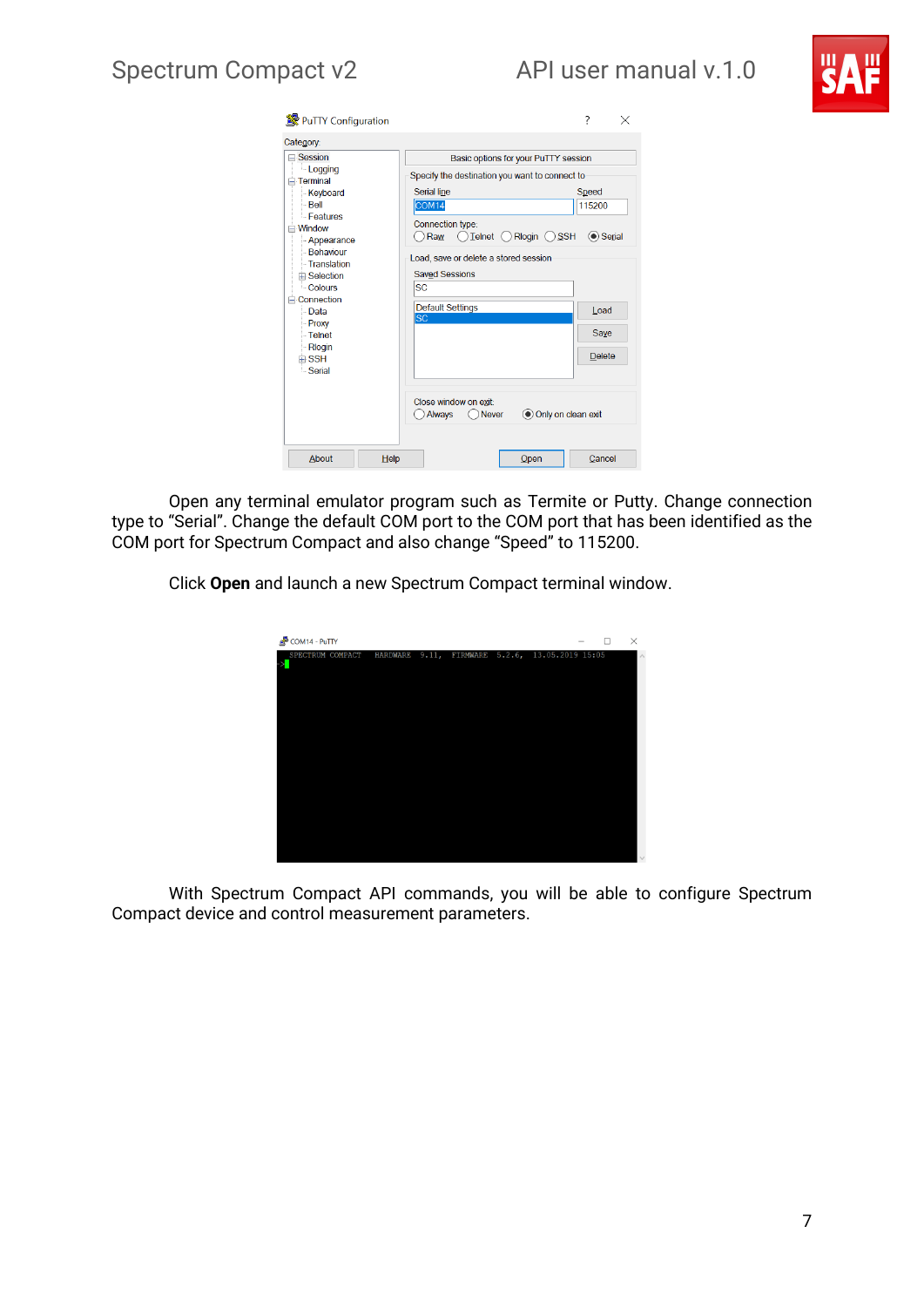

### <span id="page-8-1"></span>5 Spectrum compact API command line commands [Table 1](#page-8-1)

<span id="page-8-2"></span><span id="page-8-0"></span>

|                | <b>Frequency range</b>                       | $0.3 - 3$ GHz | $2-8$ GHz | 6-20 GHz  | 16-26.5GHz   | 24-40 GHz    | 24-43 GHz    |
|----------------|----------------------------------------------|---------------|-----------|-----------|--------------|--------------|--------------|
| <b>Num</b>     | <b>FW version</b>                            | $V$ 5.2.8.6   | V 5.4.3.6 | V 5.4.3.6 | $V$ 5.3.6.12 | $V$ 5.3.6.12 | $V$ 5.3.6.12 |
|                | Product number (P/N)                         | J0SSAP33      | J0SSAP55  | J0SSAP52  | J0SSAP53     | J0SSAP74     | J0SSAP54     |
| 1              | $\overline{2}$                               | Yes           | Yes       | Yes       | Yes          | <b>Yes</b>   | Yes          |
| 3              | <b>ver</b>                                   | Yes           | Yes       | Yes       | Yes          | Yes          | Yes          |
| 3              | freq                                         | Yes           | Yes       | Yes       | Yes          | Yes          | Yes          |
| 4              | <b>stop</b>                                  | Yes           | Yes       | Yes       | Yes          | Yes          | Yes          |
| 5              | trace                                        | Yes           | Yes       | Yes       | Yes          | Yes          | Yes          |
| 6              | $trace < 1 - 8 >$                            | Yes           | Yes       | Yes       | Yes          | Yes          | Yes          |
| $\overline{7}$ | <u>Ina</u>                                   | Yes           | Yes       | Yes       | N/A          | N/A          | N/A          |
| 8              | $lna < 0 - 1 >$                              | Yes           | Yes       | Yes       | N/A          | N/A          | N/A          |
| 9              | bwidth                                       | Yes           | Yes       | Yes       | Yes          | Yes          | Yes          |
| 10             | bwidth <10 30 100 300><br><1 3 10 30 100>    | Yes           | N/A       | N/A       | N/A          | N/A          | N/A          |
|                | bwidth < 30 100 300 1000><br><1 3 10 30 100> | N/A           | Yes       | Yes       | N/A          | N/A          | N/A          |
|                | bwidth <100 300 1000><br><1 3 10 30 100>     | N/A           | N/A       | N/A       | Yes          | Yes          | Yes          |
| 11             | att                                          | Yes           | Yes       | Yes       | Yes          | N/A          | N/A          |
| 12             | $att < 0 - 31$                               | Yes           | Yes       | Yes       | Yes          | N/A          | N/A          |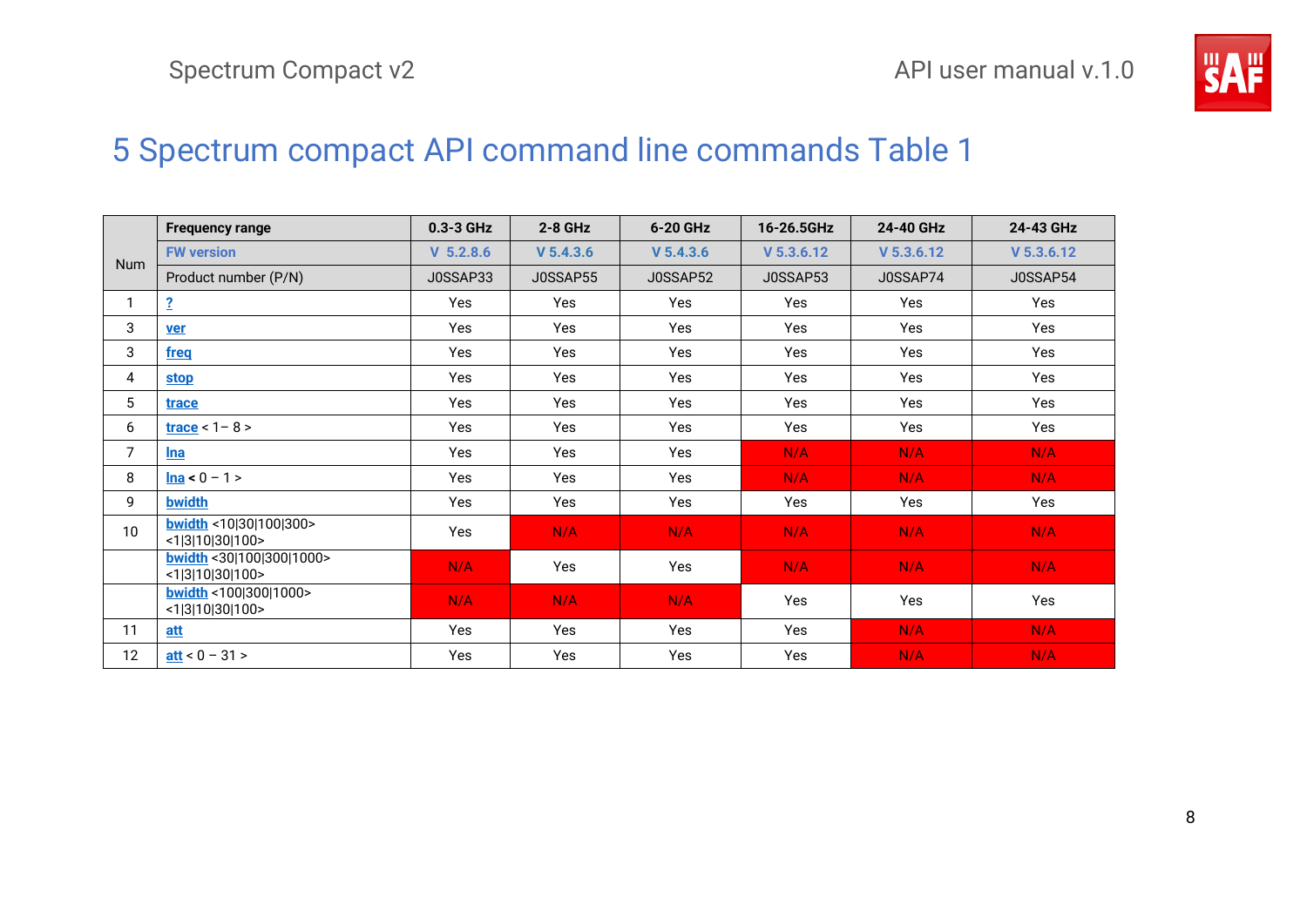

| <b>Num</b> | <b>Frequency range</b>                              | 0.3-3 GHz   | $2 - 8$ GHz | 6-20 GHz     | 16-26.5GHz   | 24-40 GHz    | 24-43 GHz    |
|------------|-----------------------------------------------------|-------------|-------------|--------------|--------------|--------------|--------------|
|            | <b>FW version</b>                                   | $V$ 5.2.8.6 | V 5.4.3.6   | $V$ 5.4.3.6  | $V$ 5.3.6.12 | $V$ 5.3.6.12 | $V$ 5.3.6.12 |
|            | Product number (P/N)                                | J0SSAP33    | J0SSAP55    | J0SSAP52     | J0SSAP53     | J0SSAP74     | J0SSAP54     |
| 13         | sweepu                                              | Yes         | Yes         | Yes          | Yes          | Yes          | Yes          |
| 14         | sweepu <start> <end> <step>kHz</step></end></start> |             |             |              |              |              |              |
|            | Minimum start frequency                             | 300000 kHz  | 2000000 kHz | 6000000 kHz  | 16000000 kHz | 24000000 kHz | 24000000 kHz |
|            | Maximum end frequency                               | 3000000 kHz | 8000000 kHz | 20000000 kHz | 26500000 kHz | 43000000 kHz | 43000000 kHz |
|            | Min. span (end freq. - start freq.)                 |             |             |              |              |              |              |
|            | if RBW = $10$ kHz                                   | 500 kHz     | N/A         | N/A          | N/A          | N/A          | N/A          |
|            | if RBW = $30$ kHz                                   | 1500 kHz    | 1500 kHz    | N/A          | N/A          | N/A          | N/A          |
|            | if RBW = $100$ kHz                                  | 5000 kHz    | 5000 kHz    | 5000 kHz     | 5000 kHz     | 5000 kHz     | 5000 kHz     |
|            | if $RBW = 300 kHz$                                  | 15000 kHz   | 15000 kHz   | 15000 kHz    | 15000 kHz    | 15000 kHz    | 15000 kHz    |
|            | if RBW = $1000$ kHz                                 | N/A         | N/A         | 50000 kHz    | 50000 kHz    | 50000 kHz    | 50000 kHz    |
|            | <b>Minimal frequency step</b>                       |             |             |              |              |              |              |
|            | if RBW = $10$ kHz                                   | 2 kHz       | N/A         | N/A          | N/A          | N/A          | N/A          |
|            | if RBW = $30$ kHz                                   | 7 kHz       | 7 kHz       | N/A          | N/A          | N/A          | N/A          |
|            | if RBW = $100$ kHz                                  | 25 kHz      | 25 kHz      | 30 kHz       | 30 kHz       | 30 kHz       | 30 kHz       |
|            | if $RBW = 300 kHz$                                  | 75 kHz      | 75 kHz      | 75 kHz       | 75 kHz       | 75 kHz       | 75 kHz       |
|            | if RBW = $1000$ kHz                                 | N/A         | N/A         | 250 kHz      | 250 kHz      | 250 kHz      | 250 kHz      |
|            | <b>Maximal frequency step</b>                       |             |             |              |              |              |              |
|            | for all RBW settings                                | 10000 kHz   | 10000 kHz   | 10000 kHz    | 10000 kHz    | 10000 kHz    | 10000 kHz    |
| 15         | <b>gain</b>                                         | Yes         | Yes         | Yes          | N/A          | N/A          | N/A          |
| 16         | $gain < -12, -6, 0, 6, 12 >$                        | Yes         | Yes         | Yes          | N/A          | N/A          | N/A          |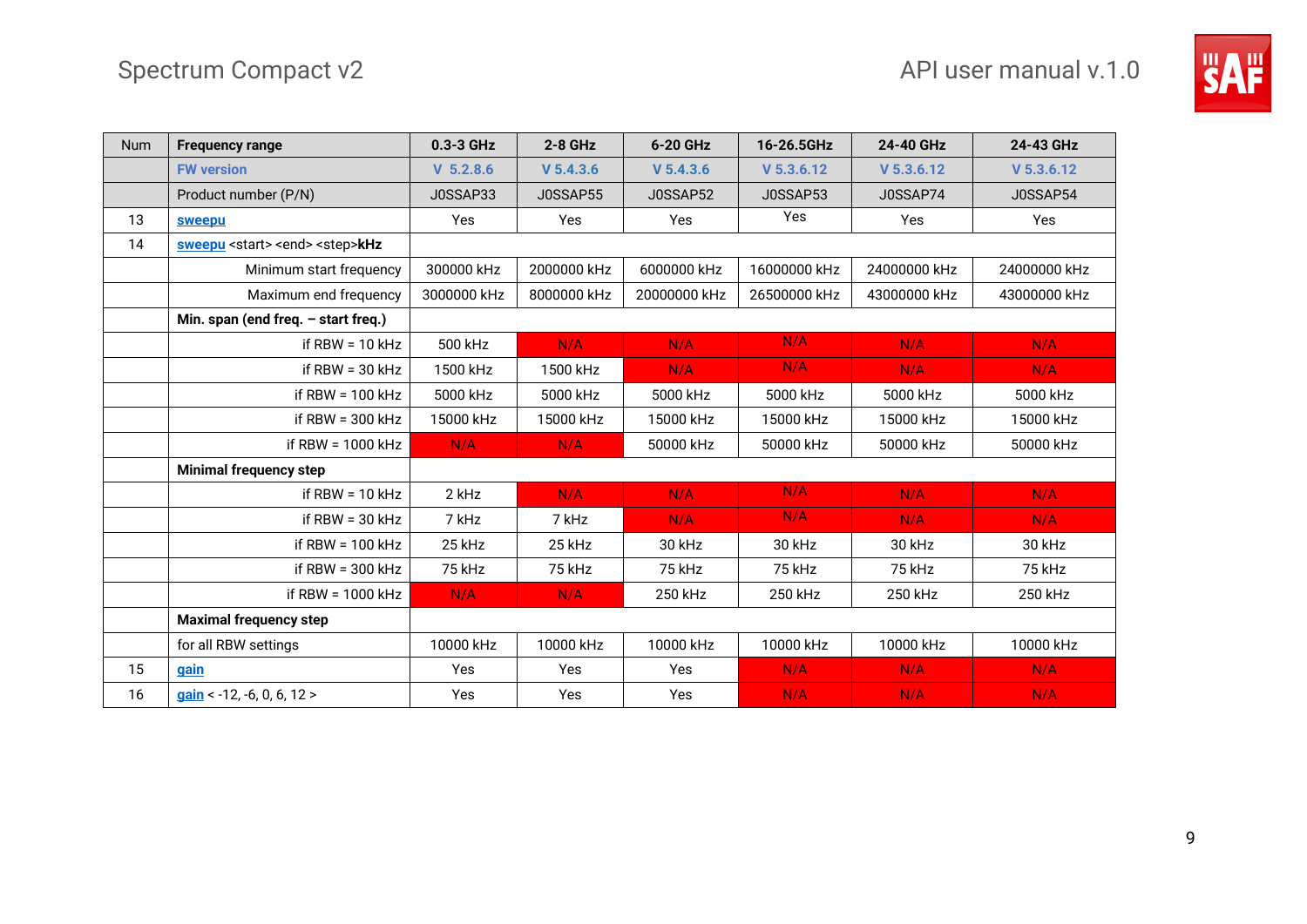

| <b>Num</b> | <b>Frequency range</b>                                 | 0.3-3 GHz   | $2-8$ GHz   | 6-20 GHz     | 16-26.5GHz   | 24-40 GHz    | 24-43 GHz    |
|------------|--------------------------------------------------------|-------------|-------------|--------------|--------------|--------------|--------------|
|            | <b>FW version</b>                                      | $V$ 5.2.8   | $V$ 5.4.3.6 | $V$ 5.4.3.6  | $V$ 5.3.6.12 | $V$ 5.3.6.12 | $V$ 5.3.6.12 |
|            | Product number (P/N)                                   | J0SSAP33    | J0SSAP55    | J0SSAP52     | J0SSAP53     | J0SSAP74     | J0SSAP54     |
| 17         | sweepc <start><end></end></start>                      |             |             |              |              |              |              |
|            | Minimuml start frequency                               | 300000 kHz  | 2000000 kHz | 6000000 kHz  | 16000000 kHz | 24000000 kHz | 24000000 kHz |
|            | Maximum end frequency                                  | 3000000 kHz | 8000000 kHz | 20000000 kHz | 26500000 kHz | 43000000 kHz | 43000000 kHz |
|            | Min. span (end freq. $-$ start freq.)                  |             |             |              |              |              |              |
|            | if $RBW = 10 kHz$                                      | 500 kHz     | N/A         | N/A          | N/A          | N/A          | N/A          |
|            | if $RBW = 30 kHz$                                      | 1500 kHz    | 1500 kHz    | N/A          | N/A          | N/A          | N/A          |
|            | if RBW = $100$ kHz                                     | 5000 kHz    | 5000 kHz    | 5000 kHz     | 5000 kHz     | 5000 kHz     | 5000 kHz     |
|            | if RBW = $300$ kHz                                     | 15000 kHz   | 15000 kHz   | 15000 kHz    | 15000 kHz    | 15000 kHz    | 15000 kHz    |
|            | if RBW = $1000$ kHz                                    | N/A         | N/A         | 50000 kHz    | 50000 kHz    | 50000 kHz    | 50000 kHz    |
| 18         | dtmode                                                 | Yes         | Yes         | Yes          | Yes          | Yes          | Yes          |
| 19         | $d$ tmode < 0   1   2 >                                | Yes         | Yes         | Yes          | Yes          | <b>Yes</b>   | Yes          |
| 21         | time                                                   | Yes         | Yes         | Yes          | Yes          | Yes          | Yes          |
| 22         | time <hours> <minutes> (<sec>)</sec></minutes></hours> | Yes         | Yes         | Yes          | Yes          | <b>Yes</b>   | Yes          |
| 23         | date                                                   | Yes         | Yes         | Yes          | Yes          | Yes          | Yes          |
| 24         | date <year> <month> <date></date></month></year>       | Yes         | Yes         | Yes          | Yes          | Yes          | Yes          |
| 25         | pib <start> <end></end></start>                        | Yes         | Yes         | Yes          | Yes          | Yes          | Yes          |
|            | Minimum start frequency                                | 300000 kHz  | 2000000 kHz | 6000000 kHz  | 16000000 kHz | 24000000 kHz | 24000000 kHz |
|            | Maximum end frequency                                  | 3000000 kHz | 8000000 kHz | 20000000 kHz | 26500000 kHz | 43000000 kHz | 43000000 kHz |
| 26         | zspan <center></center>                                | Yes         | Yes         | Yes          | Yes          | <b>Yes</b>   | Yes          |
|            | Minimum center frequency                               | 300000 kHz  | 2000000 kHz | 6000000 kHz  | 16000000 kHz | 24000000 kHz | 24000000 kHz |
|            | Maximum center frequency                               | 3000000 kHz | 8000000 kHz | 20000000 kHz | 26500000 kHz | 43000000 kHz | 43000000 kHz |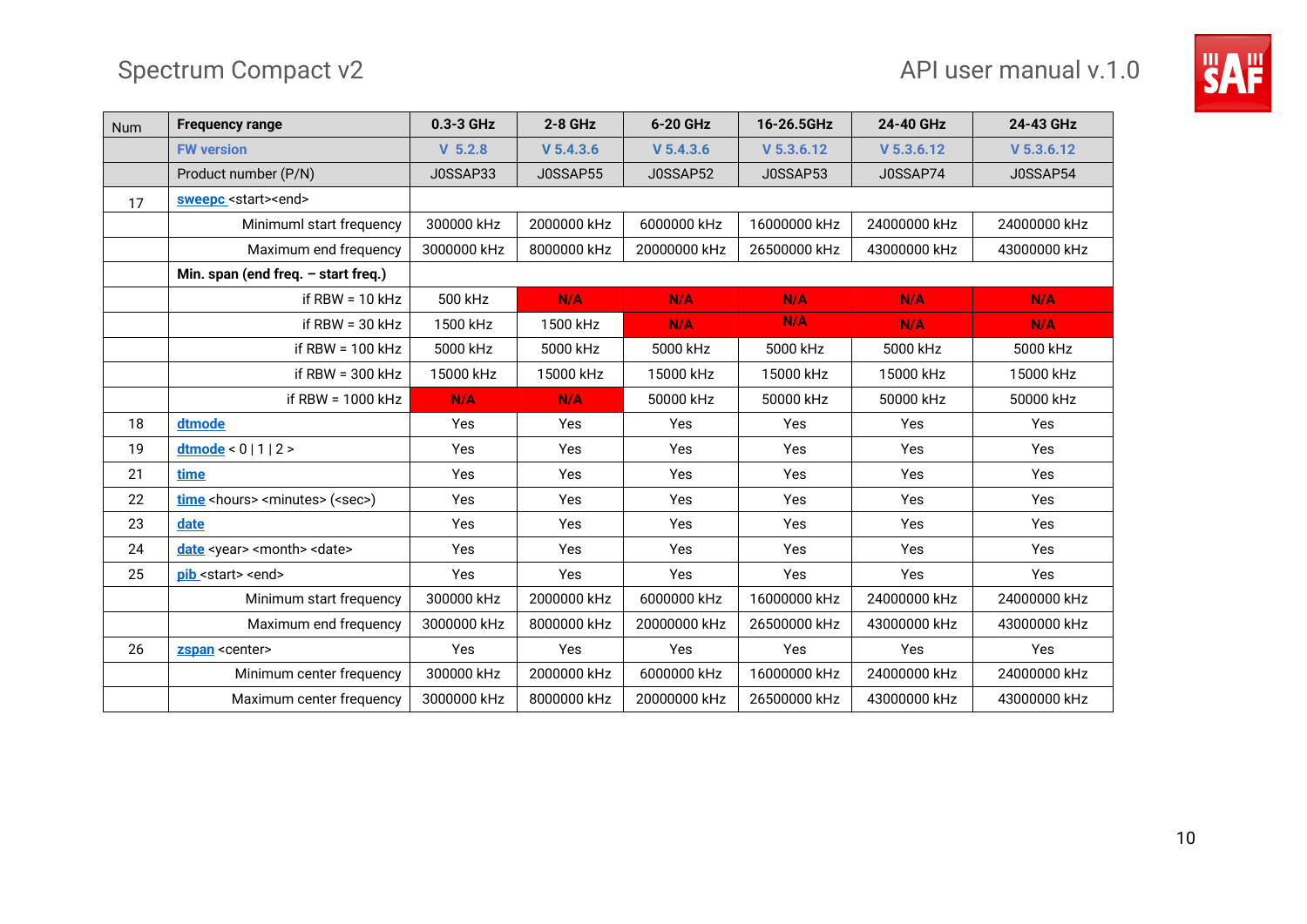

| <b>Num</b> | <b>Frequency range</b>                    | $0.3 - 3$ GHz | $2 - 8$ GHz | 6-20 GHz    | 16-26.5GHz   | 24-40 GHz    | 24-43 GHz    |
|------------|-------------------------------------------|---------------|-------------|-------------|--------------|--------------|--------------|
|            | <b>FW version</b>                         | $V$ 5.2.8     | $V$ 5.4.3.6 | $V$ 5.4.3.6 | $V$ 5.3.6.12 | $V$ 5.3.6.12 | $V$ 5.3.6.12 |
|            | Product number (P/N)                      | J0SSAP33      | J0SSAP55    | J0SSAP52    | J0SSAP53     | J0SSAP74     | J0SSAP54     |
| 28         | orient                                    | <b>Yes</b>    | Yes         | Yes         | Yes          | Yes          | Yes          |
| 28         | <u>dir</u>                                | Yes           | Yes         | Yes         | Yes          | Yes          | Yes          |
| 29         | dir <folder name=""></folder>             | <b>Yes</b>    | <b>Yes</b>  | Yes         | Yes          | Yes          | Yes          |
| 30         | file CURVES <filename.scc></filename.scc> | Yes           | Yes         | Yes         | Yes          | Yes          | Yes          |
| 31         | $\mathbf{sn}$                             | Yes           | Yes         | Yes         | Yes          | Yes          | Yes          |
| 32         | msd                                       | Yes           | Yes         | Yes         | Yes          | Yes          | Yes          |
| 33         | <u>Icd</u>                                | Yes           | Yes         | Yes         | Yes          | Yes          | Yes          |
| 33         | cd  < 0   1                               | Yes           | Yes         | Yes         | <b>Yes</b>   | Yes          | Yes          |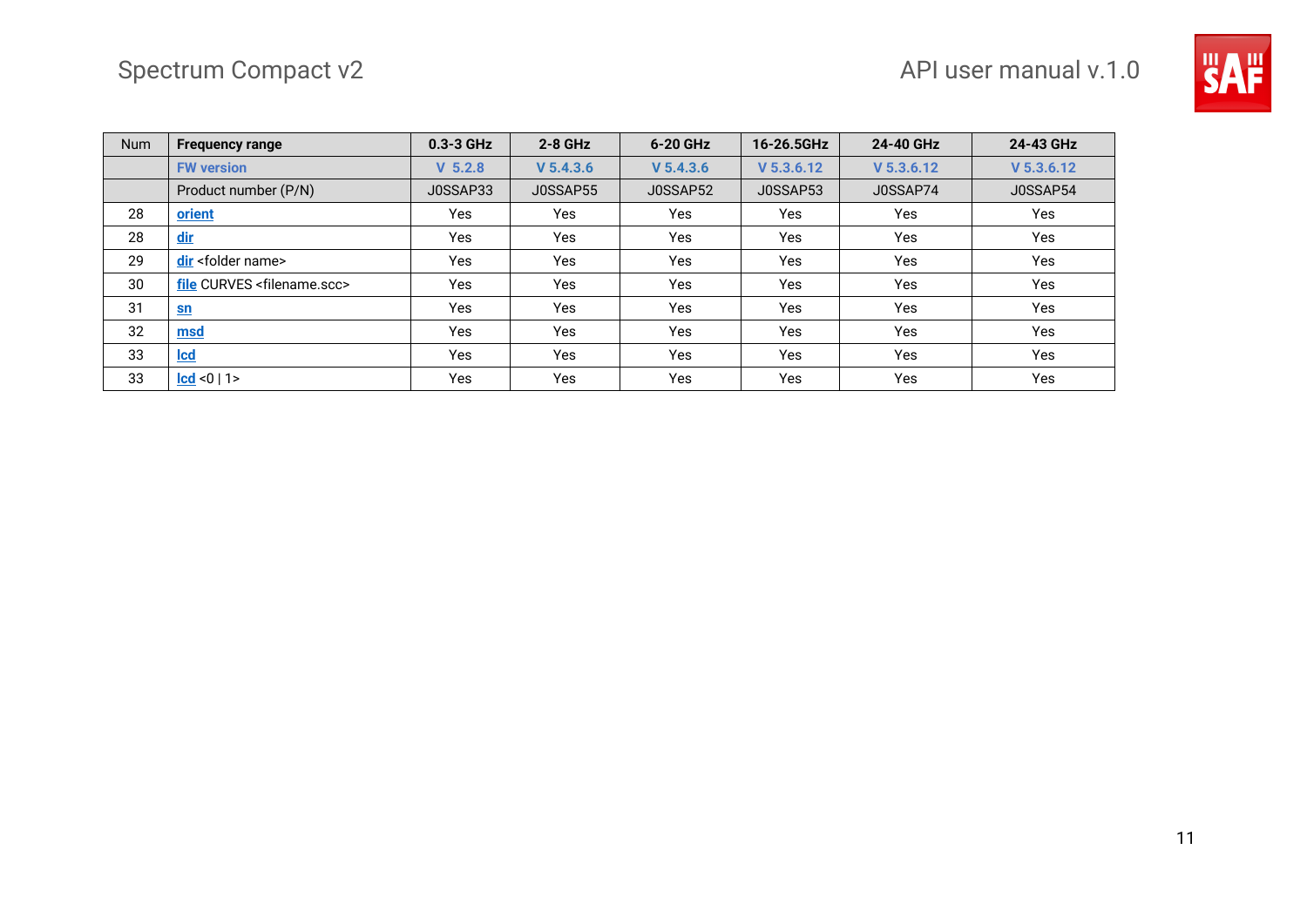

# <span id="page-12-3"></span><span id="page-12-2"></span><span id="page-12-1"></span><span id="page-12-0"></span>6 API CLI commands and description Table 2

| <b>API commands</b>                          | <b>Description</b>                                                                           |                                                                   |  |  |
|----------------------------------------------|----------------------------------------------------------------------------------------------|-------------------------------------------------------------------|--|--|
| ?                                            | Displays available commands.                                                                 |                                                                   |  |  |
| ver                                          | Displays information about hardware version, firmware version, and<br>firmware release date. |                                                                   |  |  |
|                                              |                                                                                              |                                                                   |  |  |
| freq                                         | Displays selected frequency information in the following format in                           |                                                                   |  |  |
|                                              | kHz:                                                                                         |                                                                   |  |  |
|                                              |                                                                                              |                                                                   |  |  |
|                                              | <b>Start Freq -</b>                                                                          | selected sweep start frequency                                    |  |  |
|                                              | <b>End Freq -</b>                                                                            | selected sweep end frequency                                      |  |  |
|                                              | Span -                                                                                       | selected span                                                     |  |  |
|                                              | Min -                                                                                        | minimum allowed frequency                                         |  |  |
|                                              | Max -                                                                                        | maximum allowed frequency                                         |  |  |
| sweepu                                       |                                                                                              | Displays information in the following format about the selected   |  |  |
|                                              | frequency in <b>kHz:</b>                                                                     |                                                                   |  |  |
|                                              |                                                                                              |                                                                   |  |  |
|                                              | <b>Start Freq -</b>                                                                          | selected sweep start frequency                                    |  |  |
|                                              | End Freq -                                                                                   | selected sweep end frequency                                      |  |  |
|                                              | Freq step -                                                                                  | selected frequency step                                           |  |  |
| sweepu                                       |                                                                                              | Sweeps entered spectrum range with specific step once and returns |  |  |
| <start frequency="" in="" khz=""></start>    | the detected values in dBm. Enter values in <b>kHz</b> :                                     |                                                                   |  |  |
| <end frequency="" in="" khz=""></end>        |                                                                                              |                                                                   |  |  |
| <frequency in="" khz="" step=""></frequency> | <b>Start Freq -</b>                                                                          | selected sweepu start frequency                                   |  |  |
| <b>kHz</b>                                   | End Freq -                                                                                   | selected sweepu end frequency                                     |  |  |
|                                              | Freq step -                                                                                  | selected frequency step                                           |  |  |
|                                              |                                                                                              |                                                                   |  |  |
|                                              | Each sweep starts after a '#' character                                                      |                                                                   |  |  |
|                                              |                                                                                              |                                                                   |  |  |
|                                              | Tracepoints are returned as hexadecimal unsigned byte strings                                |                                                                   |  |  |
|                                              |                                                                                              | consisting of 2 characters (except when overload is detected -    |  |  |
|                                              | then "" character is returned also)                                                          |                                                                   |  |  |
|                                              | The frequency step depends on the currently selected RBW                                     |                                                                   |  |  |
|                                              | (values in Table 1)                                                                          |                                                                   |  |  |
|                                              |                                                                                              |                                                                   |  |  |
|                                              |                                                                                              | The minimum allowed span (i.e. difference between the start       |  |  |
|                                              |                                                                                              | and end frequencies) depends on the currently selected RBW.       |  |  |
|                                              | Choose RBW values from Table 1                                                               |                                                                   |  |  |
|                                              |                                                                                              |                                                                   |  |  |
|                                              | If there is external attenuation used it must be added (as                                   |                                                                   |  |  |
|                                              | "offset") to obtain the actual power value.                                                  |                                                                   |  |  |
|                                              |                                                                                              |                                                                   |  |  |
|                                              |                                                                                              | To stop the data stream, send any character (but the sweep will   |  |  |
|                                              | continue on the device, see "stop")                                                          |                                                                   |  |  |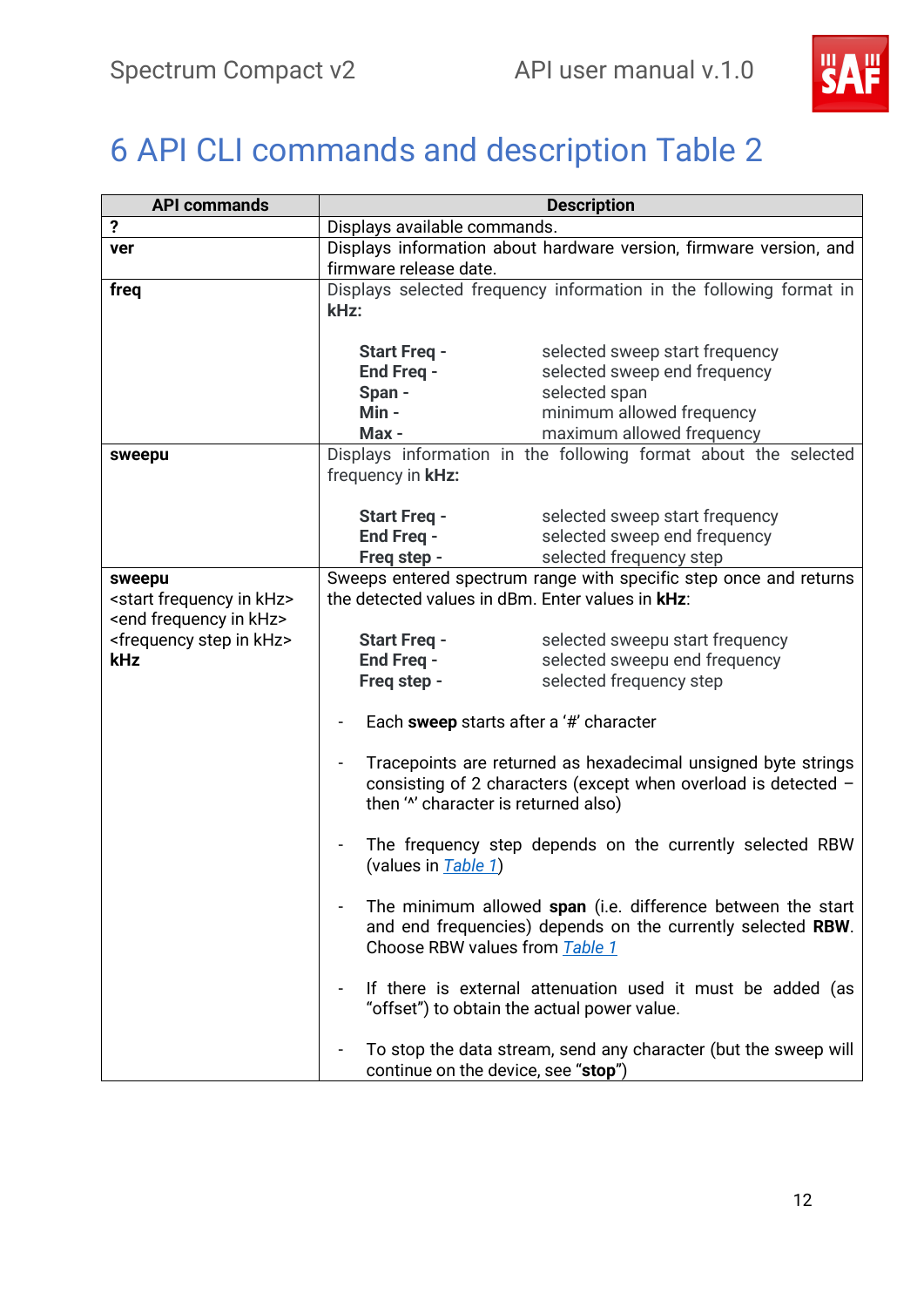

<span id="page-13-6"></span><span id="page-13-5"></span><span id="page-13-4"></span><span id="page-13-3"></span><span id="page-13-2"></span><span id="page-13-1"></span><span id="page-13-0"></span>

| <b>API commands</b>                       | <b>Description</b>                                                                                      |  |  |  |  |
|-------------------------------------------|---------------------------------------------------------------------------------------------------------|--|--|--|--|
| sweepc                                    | Sweeps the specified spectrum range with the minimum allowed                                            |  |  |  |  |
| <start frequency="" in="" khz=""></start> | frequency step continuously and returns the power values in dBm*.                                       |  |  |  |  |
| <end frequency="" in="" khz=""></end>     | Sweeping by default is done using the minimal frequency step for                                        |  |  |  |  |
|                                           | the currently selected RBW. This frequency step is not possible to                                      |  |  |  |  |
|                                           | change. Enter values in kHz format:                                                                     |  |  |  |  |
|                                           |                                                                                                         |  |  |  |  |
|                                           | selected sweepc start frequency<br>Start Freq -<br>End Freq -<br>selected sweepc end frequency          |  |  |  |  |
|                                           |                                                                                                         |  |  |  |  |
|                                           | * For parameter settings and received data description, see "sweepu"                                    |  |  |  |  |
|                                           | command description                                                                                     |  |  |  |  |
| stop                                      | Stops continuous sweeping and returns control buttons to Spectrum                                       |  |  |  |  |
|                                           | Compact screen.                                                                                         |  |  |  |  |
| <b>Icd</b>                                | Returns the status of the LCD screen in the following format:                                           |  |  |  |  |
|                                           | $0 -$<br>Off                                                                                            |  |  |  |  |
|                                           | $1 -$<br>On                                                                                             |  |  |  |  |
| <b>Icd</b>                                | Sets LCD screen on and off with the following arguments:                                                |  |  |  |  |
| < 0   1                                   |                                                                                                         |  |  |  |  |
|                                           | Off<br>$0 -$                                                                                            |  |  |  |  |
|                                           | On<br>1 -                                                                                               |  |  |  |  |
| <b>Ina</b>                                | Returns current Low Noise Amplifier (LNA) state in the following                                        |  |  |  |  |
|                                           | format:                                                                                                 |  |  |  |  |
|                                           |                                                                                                         |  |  |  |  |
|                                           | Off<br>$0 -$<br>$1 -$<br>On                                                                             |  |  |  |  |
| <b>Ina</b>                                | Activates or deactivates LNA with the following arguments:                                              |  |  |  |  |
| < 0   1 >                                 |                                                                                                         |  |  |  |  |
|                                           | Off<br>$0 -$                                                                                            |  |  |  |  |
|                                           | On<br>$1 -$                                                                                             |  |  |  |  |
| bwidth                                    | Displays currently selected resolution bandwidth (RBW) and video                                        |  |  |  |  |
|                                           | bandwidth (VBW) in the following layout:                                                                |  |  |  |  |
|                                           | resolution bandwidth in kHz<br><b>RBW -</b>                                                             |  |  |  |  |
|                                           | video bandwidth in kHz<br>VBW -                                                                         |  |  |  |  |
| bwidth                                    | Sets resolution bandwidth (RBW) and video bandwidth (VBW) values                                        |  |  |  |  |
| $<$ 10   30   100   300 >                 | in kHz. First value is RBW and second $-$ VBW, where:                                                   |  |  |  |  |
| $<1$   3   10   30   100 >                |                                                                                                         |  |  |  |  |
|                                           | resolution bandwidth in kHz<br><b>RBW -</b>                                                             |  |  |  |  |
|                                           | video bandwidth in kHz<br>VBW -                                                                         |  |  |  |  |
|                                           |                                                                                                         |  |  |  |  |
|                                           | For optimal sweep speed and power value accuracy, it is<br>recommended to use an RWB/VBW ratio of 10:1. |  |  |  |  |
| att                                       | Returns currently selected internal attenuation value in dB.                                            |  |  |  |  |
| att                                       | Set internal attenuation value in dB.                                                                   |  |  |  |  |
| $< 0 - 31 >$                              |                                                                                                         |  |  |  |  |
| gain                                      | Returns currently selected gain adjustment value in dB.                                                 |  |  |  |  |
| gain                                      | Sets gain value in dB.                                                                                  |  |  |  |  |
| $< -12, -6, 0, 6, 12 >$                   |                                                                                                         |  |  |  |  |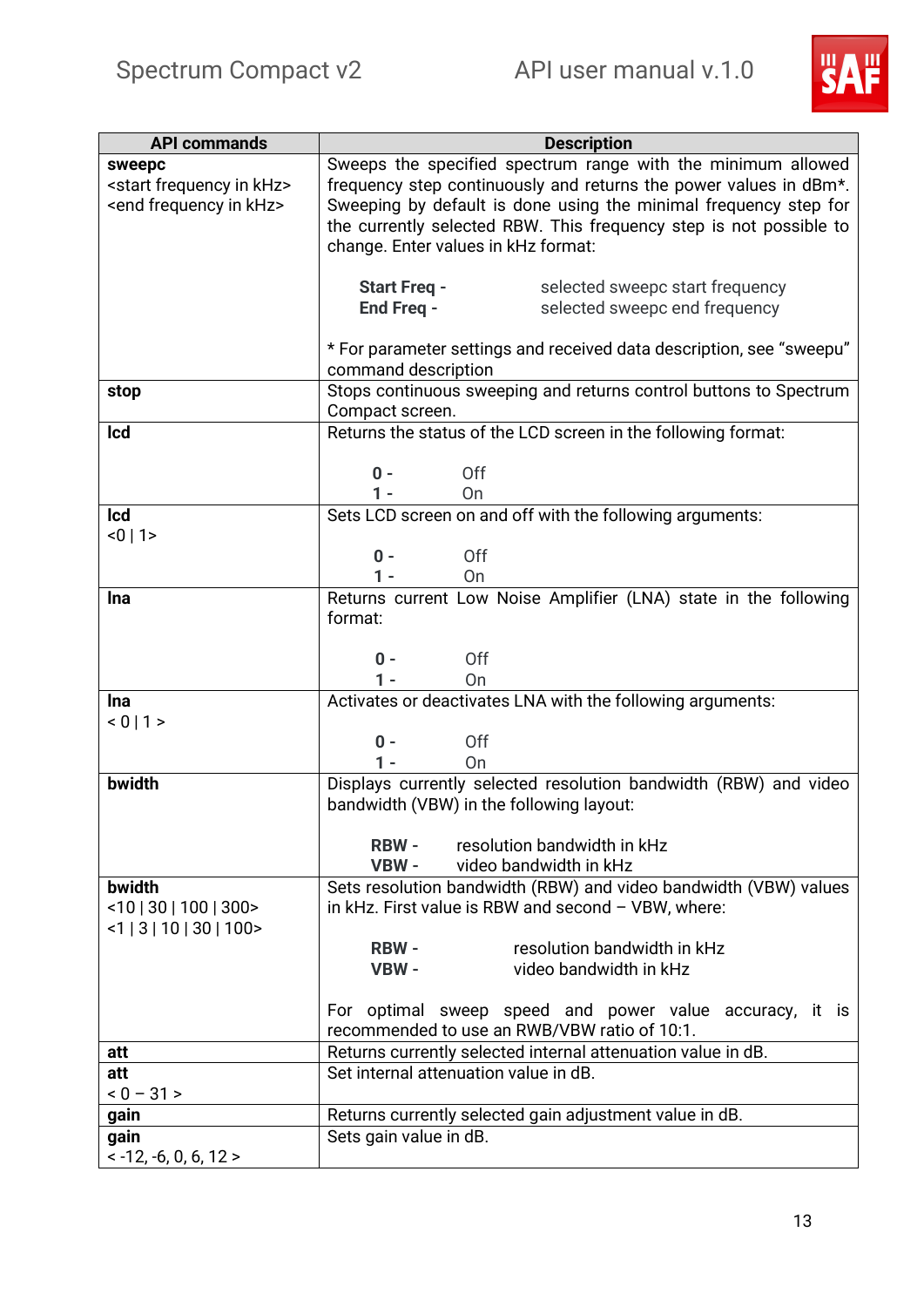

<span id="page-14-7"></span><span id="page-14-6"></span><span id="page-14-5"></span><span id="page-14-4"></span><span id="page-14-3"></span><span id="page-14-2"></span><span id="page-14-1"></span><span id="page-14-0"></span>

| <b>API commands</b>                         | <b>Description</b>                                                |  |  |
|---------------------------------------------|-------------------------------------------------------------------|--|--|
| dtmode                                      | Return currently selected detector mode:                          |  |  |
|                                             |                                                                   |  |  |
|                                             | <b>MAX</b><br>$0 -$                                               |  |  |
|                                             | <b>MIN</b><br>$1 -$                                               |  |  |
|                                             | $2 -$<br><b>AVG</b>                                               |  |  |
| dtmode                                      | Sets detector mode in the following format:                       |  |  |
| < 0   1   2 >                               |                                                                   |  |  |
|                                             | $0 -$<br><b>MAX</b>                                               |  |  |
|                                             | $1 -$<br><b>MIN</b>                                               |  |  |
|                                             | $2 -$<br><b>AVG</b>                                               |  |  |
| time                                        | Returns current Spectrum Compact system time.                     |  |  |
| time                                        | Sets time on Spectrum Compact in the following format:            |  |  |
| <hours></hours>                             |                                                                   |  |  |
| <minutes></minutes>                         | Hours $<00>$                                                      |  |  |
| $<$ sec $>$                                 | Minutes <00>                                                      |  |  |
|                                             | Seconds <00>                                                      |  |  |
| date                                        | Returns current time set on Spectrum Compact.                     |  |  |
| date                                        | Sets date on Spectrum Compact in the following format:            |  |  |
| <year></year>                               |                                                                   |  |  |
| <month><br/><date></date></month>           | <b>Year &lt;2021&gt;</b><br>Month $01$                            |  |  |
|                                             | Date $<01>$                                                       |  |  |
| orient                                      | Returns the current orientation of the Spectrum Compact screen in |  |  |
|                                             | the following format:                                             |  |  |
|                                             |                                                                   |  |  |
|                                             | Vertical & RF connector UP<br>$P2 -$                              |  |  |
|                                             | $P0 -$<br><b>Vertical &amp; RF connector DOWN</b>                 |  |  |
|                                             | $L1 -$<br>Horizontal & RF connector to RIGHT                      |  |  |
|                                             | $L3 -$<br>Horizontal & RF connector to LEFT                       |  |  |
| dir                                         | Returns all directories and files in the main directory.          |  |  |
| dir                                         | Returns all files in the specified directory.                     |  |  |
| <folder name=""></folder>                   |                                                                   |  |  |
| file                                        | Returns power values saved in a spectrum curve file.              |  |  |
| <b>CURVES <filename.scc></filename.scc></b> |                                                                   |  |  |
| sn                                          | Returns SC unit product number and serial number in the following |  |  |
|                                             | format:                                                           |  |  |
|                                             |                                                                   |  |  |
|                                             | product number<br>$P/N -$                                         |  |  |
|                                             | serial number<br>$S/N -$                                          |  |  |
| msd                                         | Changes Spectrum Compact service mode from USB mode to Mass       |  |  |
|                                             | Storage Device mode and disables the COM port on PC.              |  |  |
|                                             | NOTE! Changing the USB mode from API will close the connection    |  |  |
|                                             | via the COM port and you will need to change the USB mode on the  |  |  |
|                                             | Spectrum Compact device to reconnect to the unit via the API.     |  |  |